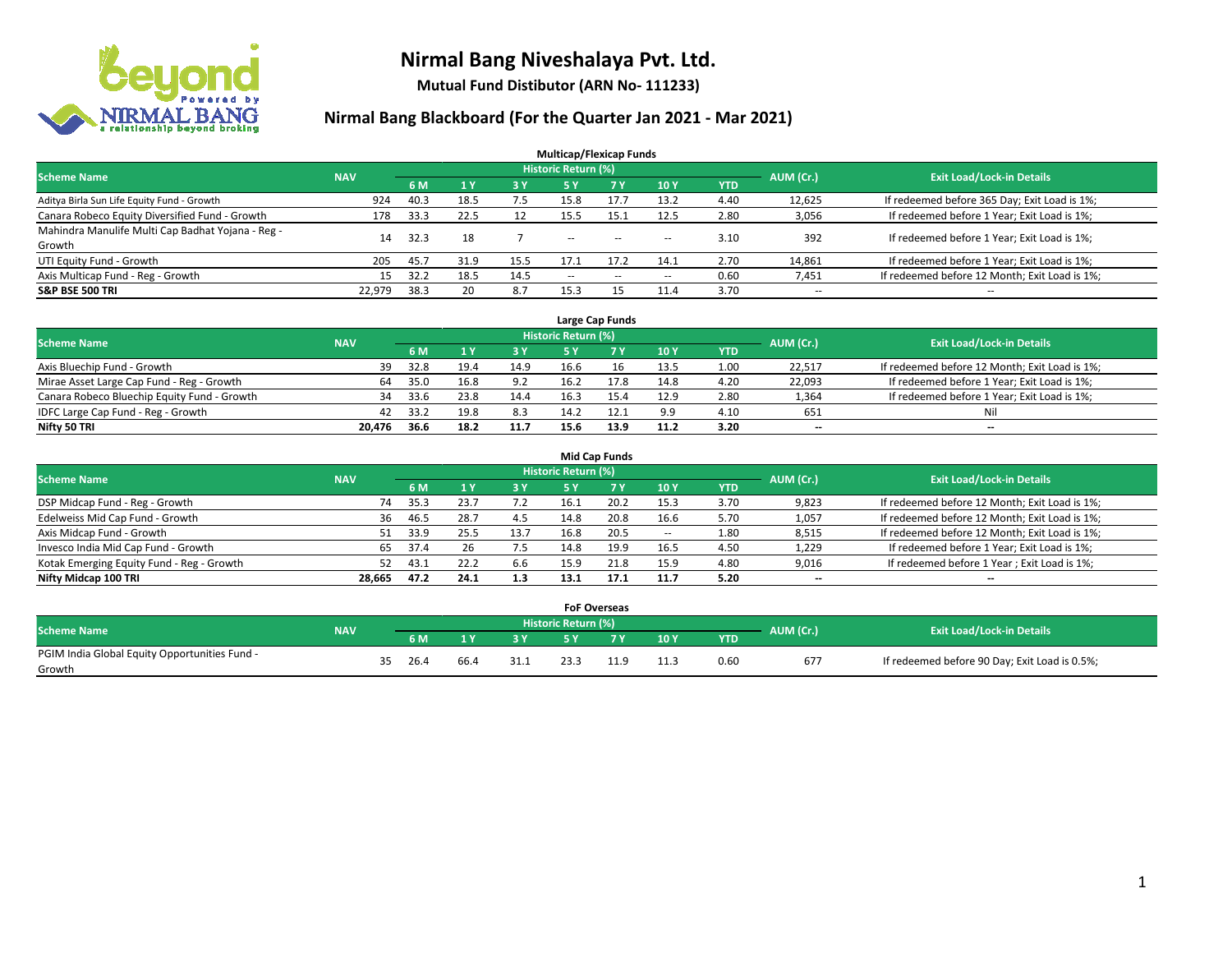

**Mutual Fund Distibutor (ARN No- 111233)**

|                                                  |            |      |                |           |                            | Large & Midcap |      |            |           |                                              |
|--------------------------------------------------|------------|------|----------------|-----------|----------------------------|----------------|------|------------|-----------|----------------------------------------------|
| <b>Scheme Name</b>                               | <b>NAV</b> |      |                |           | <b>Historic Return (%)</b> |                |      |            | AUM (Cr.) | <b>Exit Load/Lock-in Details</b>             |
|                                                  |            | 6 M  | 4 <sub>y</sub> | <b>3Y</b> | <b>5 Y</b>                 | <b>7Y</b>      | 10Y  | <b>YTD</b> |           |                                              |
| Mirae Asset Emerging Bluechip Fund - Growth      | 74         | 40.2 | 24.9           | 10.9      | 20                         | 25.5           | 21.6 | 5.10       | 14,302    | If redeemed before 1 Year; Exit Load is 1%;  |
| Canara Robeco Emerging Equities - Growth         | 124        | 37.9 | 24.5           | 7.7       | 16.7                       | 23.6           | 18.5 | 3.00       | 7,313     | If redeemed before 1 Year; Exit Load is 1%;  |
| Principal Emerging Bluechip Fund - Growth        | 136        | 38.4 | 22.6           | 5.2       | 16.3                       | 21.2           | 15.9 | 2.70       | 2,418     | If redeemed before 365 Day; Exit Load is 1%; |
| Invesco India Growth Opportunities Fund - Growth | 43         | 33.7 |                | 8.8       |                            | 15.7           | 12.8 | 4.20       | 3,472     | If redeemed before 1 Year; Exit Load is 1%;  |
| Kotak Equity Opportunities Fund - Reg - Growth   | 155        | 32.6 | 17.3           | 8.6       | 15.4                       | 16.7           | 12.8 | 4.00       | 4,633     | If redeemed before 1 Year; Exit Load is 1%;  |
| Tata Large & Mid Cap Fund - Reg - Growth         | 261        | 33.6 | 16.8           |           | 13.1                       | 15.3           | 12.6 | 2.90       | 1,934     | If redeemed before 365 Day; Exit Load is 1%; |
| NIFTY Large Midcap 250 TRI                       | 9.335      | 40.5 | 22.4           | 7.5       | 15.8                       | 17.1           | 12.8 | 4.10       | --        | --                                           |

|                                                     |            |      |      |      |                     | <b>Focused Funds</b> |        |            |           |                                               |
|-----------------------------------------------------|------------|------|------|------|---------------------|----------------------|--------|------------|-----------|-----------------------------------------------|
| <b>Scheme Name</b>                                  | <b>NAV</b> |      |      |      | Historic Return (%) |                      |        |            | AUM (Cr.) | <b>Exit Load/Lock-in Details</b>              |
|                                                     |            | 6 M  |      | 3 Y  | 5 ۷                 |                      | 10Y    | <b>YTD</b> |           |                                               |
| Axis Focused 25 Fund - Growth                       | 38         | 36.2 | 19.8 | 11.6 | 18.1                |                      | $\sim$ | 0.70       | 14,358    | If redeemed before 12 Month; Exit Load is 1%; |
| ICICI Prudential Focused Equity Fund - Ret - Growth | 39         | 33.2 | 29.4 | 9.1  |                     |                      | 10.7   | 7.00       | 974       | If redeemed before 1 Year; Exit Load is 1%;   |
| SBI Focused Equity Fund - Growth                    | 178        | 28.9 | 14.1 | 8.6  | 15.1                |                      | 16.1   | 1.20       | 12,761    | If redeemed before 1 Year; Exit Load is 1%;   |
| <b>S&amp;P BSE 500 TRI</b>                          | 22.979     | 38.3 | 20   | 8.7  | 15.3                |                      | 11.4   | 3.70       | $- -$     | $\overline{\phantom{a}}$                      |

|                                    |            |      |      |                            |      | <b>Small Cap Funds</b> |                          |            |           |                                               |
|------------------------------------|------------|------|------|----------------------------|------|------------------------|--------------------------|------------|-----------|-----------------------------------------------|
| <b>Scheme Name</b>                 | <b>NAV</b> |      |      | <b>Historic Return (%)</b> |      |                        |                          |            | AUM (Cr.) | <b>Exit Load/Lock-in Details</b>              |
|                                    |            | 6 M  |      |                            |      |                        | 10Y                      | <b>YTD</b> |           |                                               |
| Axis Small Cap Fund - Reg - Growth | 40         | 41.5 |      |                            |      | 21.9                   | $\overline{\phantom{a}}$ | 2.90       | 3,632     | If redeemed before 12 Month; Exit Load is 1%; |
| DSP Small Cap Fund - Reg - Growth  | 73         | 46.0 |      | -0.2                       | 12.2 | 21.8                   | 16.5                     | 2.50       | 6,001     | If redeemed before 12 Month; Exit Load is 1%; |
| SBI Small Cap Fund - Growth        | 74         | 47.1 | 33.3 |                            | 18.2 | 26.8                   | 20                       | 3.00       | 6,628     | If redeemed before 1 Year; Exit Load is 1%;   |
| Nifty Smallcap 100 TRI             | 9.188      | 55.1 | 20   | $-7.3$                     |      |                        | 8.2                      | 4.50       | $- -$     | $\overline{\phantom{a}}$                      |

| ELSS Schemes (Tax Saving u/s 80-C)           |            |      |      |                     |           |        |        |            |           |                                  |  |  |  |
|----------------------------------------------|------------|------|------|---------------------|-----------|--------|--------|------------|-----------|----------------------------------|--|--|--|
| <b>Scheme Name</b>                           | <b>NAV</b> |      |      | Historic Return (%) |           |        |        |            | AUM (Cr.) | <b>Exit Load/Lock-in Details</b> |  |  |  |
|                                              |            | 6 M  | 1Y   | 3 Y                 | <b>5Y</b> | 7V     | 10Y    | <b>YTD</b> |           |                                  |  |  |  |
| Aditya Birla Sun Life Tax Relief 96 - Growth | 38         | 27.4 | 15.3 | 5.2                 | 12.9      | 16.6   | 12.7   | 1.70       | 13,037    | Ni                               |  |  |  |
| Axis Long Term Equity Fund - Growth          | 60         | 37.0 | 19.6 | 12                  | 15.6      | 19.2   | 17.3   | 0.70       | 27,181    | Ni                               |  |  |  |
| Canara Robeco Equity Tax Saver Fund - Growth | 91         | 39.8 | 30.1 | 14.2                | 16.3      | 16.4   | 13.3   | 4.10       | 1,476     | Ni                               |  |  |  |
| Invesco India Tax Plan - Growth              | 66         | 34.2 | 20.3 | 9.1                 | 14.7      | 17.2   | 14.2   | 2.80       | 1,386     | Nil                              |  |  |  |
| Mirae Asset Tax Saver Fund - Reg - Growth    | 24         | 40.9 | 23.8 | 11.4                | 20.4      | $\sim$ | $\sim$ | 4.60       | 5,489     | Nil                              |  |  |  |
| S&P BSE 200 TRI                              | 7.428      | 37.7 | 19.9 | 10                  | 15.7      | 15     | 11.6   | 3.60       | $- -$     | $-$                              |  |  |  |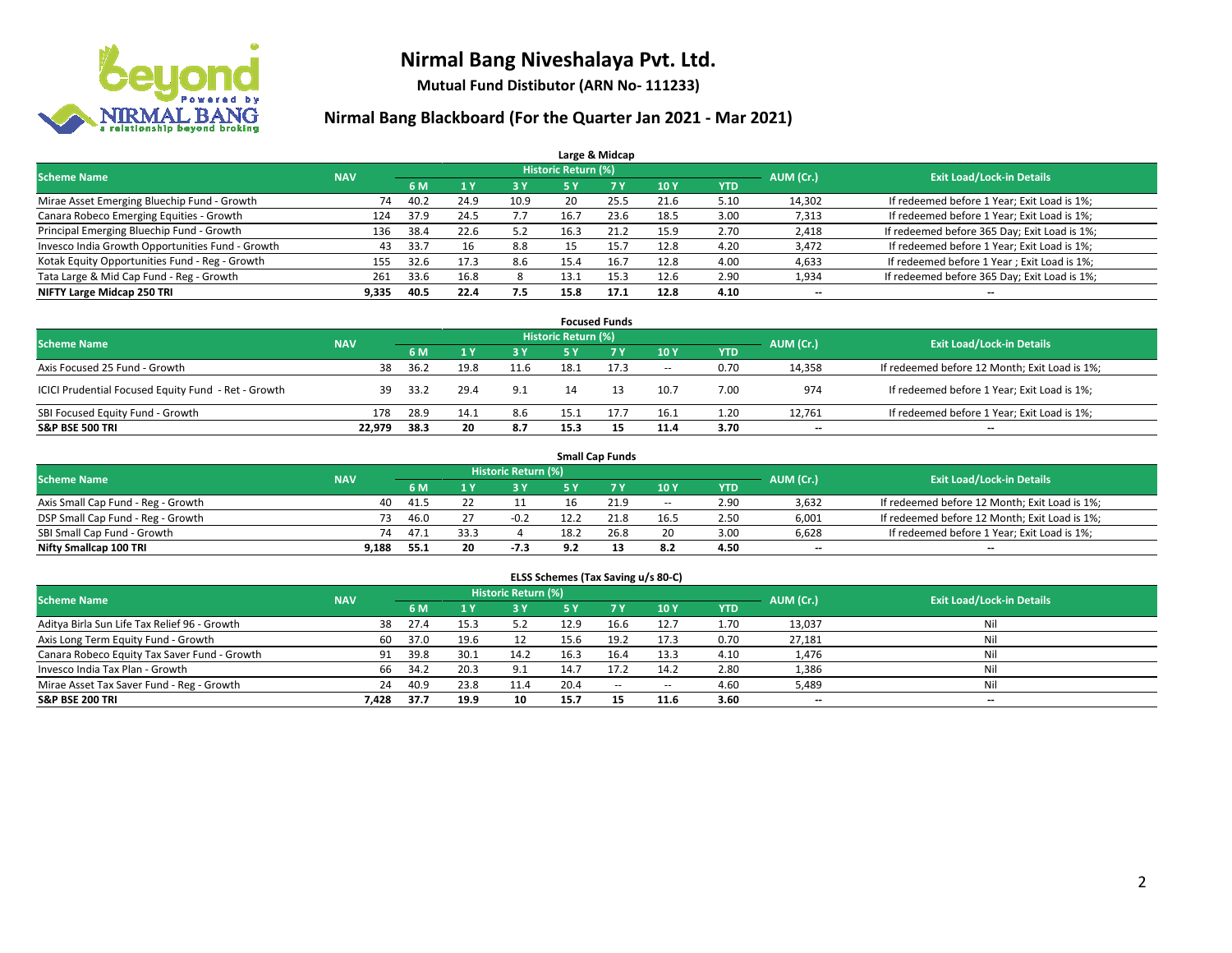

**Mutual Fund Distibutor (ARN No- 111233)**

|                                                           |            |      |      |                            |      | <b>Solution Oriented</b> |        |            |           |                                                                                                                                                           |
|-----------------------------------------------------------|------------|------|------|----------------------------|------|--------------------------|--------|------------|-----------|-----------------------------------------------------------------------------------------------------------------------------------------------------------|
| <b>Scheme Name</b>                                        | <b>NAV</b> |      |      | <b>Historic Return (%)</b> |      |                          |        |            | AUM (Cr.) | <b>Exit Load/Lock-in Details</b>                                                                                                                          |
|                                                           |            | 6 M  | 1 Y  | 3 Y                        | 5 Y  | 7Y                       | 10Y    | <b>YTD</b> |           |                                                                                                                                                           |
| <b>HDFC Childrens Gift Fund</b>                           | 149        | 26.9 | 17.7 | 7.7                        | 13.5 | 14.6                     | 13.8   | 2.00       | 4.002     | If redeemed before 1 Year; Exit Load is 3%; If redeemed bet. 1 Year<br>to 2 Year; Exit Load is 2%; If redeemed bet. 2 Year to 3 Year; Exit<br>Load is 1%; |
| Tata Retirement Savings Fund - Moderate Plan - Reg        | 37         | 25.3 | 16   | 6.7                        | 14.1 | 17.4                     | $\sim$ | 2.30       | 1,315     | If redeemed before 61 Month; Exit Load is 1%;                                                                                                             |
| Tata Retirement Savings Fund - Progressive Plan -<br>Reg  | 37         | 29.0 | 15.6 | 6.6                        | 15.4 | 17                       | $\sim$ | 2.70       | 949       | If redeemed before 61 Month; Exit Load is 1%;                                                                                                             |
| Tata Retirement Savings Fund - Reg - Conservative<br>Plan | 23         | 9.1  | 11.7 | 6.7                        | 9.7  | 10.3                     | $\sim$ | 0.60       | 164       | If redeemed before 61 Month: Exit Load is 1%:                                                                                                             |
| <b>S&amp;P BSE 200 TRI</b>                                | 7,428      | 37.7 | 19.9 | 10                         | 15.7 | 15                       | 11.6   | 3.60       | --        | --                                                                                                                                                        |

|                                                    |            |      |           |                                  |      | <b>Index Fund</b> |      |            |       |                                               |
|----------------------------------------------------|------------|------|-----------|----------------------------------|------|-------------------|------|------------|-------|-----------------------------------------------|
| <b>Scheme Name</b>                                 | <b>NAV</b> |      | AUM (Cr.) | <b>Exit Load/Lock-in Details</b> |      |                   |      |            |       |                                               |
|                                                    |            | 6 M  |           | 3 Y                              | 5 Y  | <b>7Y</b>         | 10Y  | <b>YTD</b> |       |                                               |
| HDFC Index Fund-NIFTY 50 Plan                      | 132        | 36.3 |           | 11.1                             |      | 13.4              | 10.4 | 3.20       | 2,355 | If redeemed before 3 Day; Exit Load is 0.25%; |
| ICICI Prudential Nifty Next 50 Index Fund - Growth | 30         | 30.1 | 16        | 2.2                              | 12.9 | 15.1              | 11.5 | 3.90       | 931   | Nil                                           |
| UTI Nifty Index Fund - Growth                      | 95         | 36.4 | 17.5      | 11.3                             | 15.2 | 13.4              | 10.5 | 3.20       | 3,173 | Nil                                           |
| Nifty 50 TRI                                       | 20,476     | 36.6 | 18.2      | 11.7                             | 15.6 | 13.9              | 11.2 | 3.20       | $- -$ | $\overline{\phantom{a}}$                      |

|                                       |            |      |    |                     |      | <b>Contra/Value Fund</b> |      |      |           |                                             |
|---------------------------------------|------------|------|----|---------------------|------|--------------------------|------|------|-----------|---------------------------------------------|
| <b>Scheme Name</b>                    | <b>NAV</b> |      |    | Historic Return (%) |      |                          |      |      | AUM (Cr.) | <b>Exit Load/Lock-in Details</b>            |
|                                       |            | 6 M  |    | 3 Y                 |      |                          | 10Y  | YTD  |           |                                             |
| Invesco India Contra Fund - Growth    | 62         | 35.3 |    | 8.5                 | 16.5 | 19 <sub>1</sub>          | 14.4 | 4.70 | 6,010     | If redeemed before 1 Year; Exit Load is 1%; |
| UTI Value Opportunities Fund - Growth | 81         | 39.5 |    | 10                  | 13.9 |                          | 11.5 | 5.20 | 5,202     | If redeemed before 1 Year; Exit Load is 1%; |
| <b>S&amp;P BSE 500 TRI</b>            | 22.979     | 38.3 | 20 | 8.7                 | 15.3 |                          | 11.4 | 3.70 | $- -$     | $\overline{\phantom{a}}$                    |

|                                                                           |            |      |                         |                            |      | Sector/Thematic |      |            |           |                                               |
|---------------------------------------------------------------------------|------------|------|-------------------------|----------------------------|------|-----------------|------|------------|-----------|-----------------------------------------------|
| <b>Scheme Name</b>                                                        | <b>NAV</b> |      |                         | <b>Historic Return (%)</b> |      |                 |      |            | AUM (Cr.) | <b>Exit Load/Lock-in Details</b>              |
|                                                                           |            | 6 M  | $\mathbf{A} \mathbf{v}$ | <b>3Y</b>                  | 5 Y  | 7 Y             | 10Y  | <b>YTD</b> |           |                                               |
| Canara Robeco Consumer Trends Fund - Reg -<br>Growth                      | 53         | 34.3 | 22                      | 11.8                       | 17.8 | 18.8            | 14.7 | 2.90       | 492       | If redeemed before 1 Year; Exit Load is 1%;   |
| Mirae Asset Great Consumer Fund - Growth                                  | 43         | 31.2 | 12.9                    |                            | 16.3 | 16.6            | --   | 4.70       | 1,092     | If redeemed before 1 Year; Exit Load is 1%;   |
| ICICI Prudential Technology Fund - Growth                                 | 104        | 70.1 | 70.6                    | 28.8                       | 20.8 | 18.3            | 18.4 | 5.10       | 1,185     | If redeemed before 15 Day; Exit Load is 1%;   |
| Nippon India Pharma Fund - Growth                                         | 258        | 33.3 | 65.9                    | 21.5                       | 13.1 |                 | 16.5 | 1.90       | 4,383     | If redeemed before 1 Month; Exit Load is 1%;  |
| BNP Paribas India Consumption Fund - Reg - Growth                         | 16         | 27.1 | 18.6                    | $\sim$                     | --   | --              | --   | 3.20       | 641       | If redeemed before 12 Month; Exit Load is 1%; |
| ICICI Prudential Banking and Financial Services Fund -<br>Retail - Growth | 69         | 42.6 | $-2.5$                  | 3.2                        | 17   | 18.2            | 14.8 | 4.80       | 3,381     | If redeemed before 15 Day; Exit Load is 1%;   |
| <b>S&amp;P BSE 500 TRI</b>                                                | 22.979     | 38.3 | 20                      | 8.7                        | 15.3 | 15              | 11.4 | 3.70       | --        | --                                            |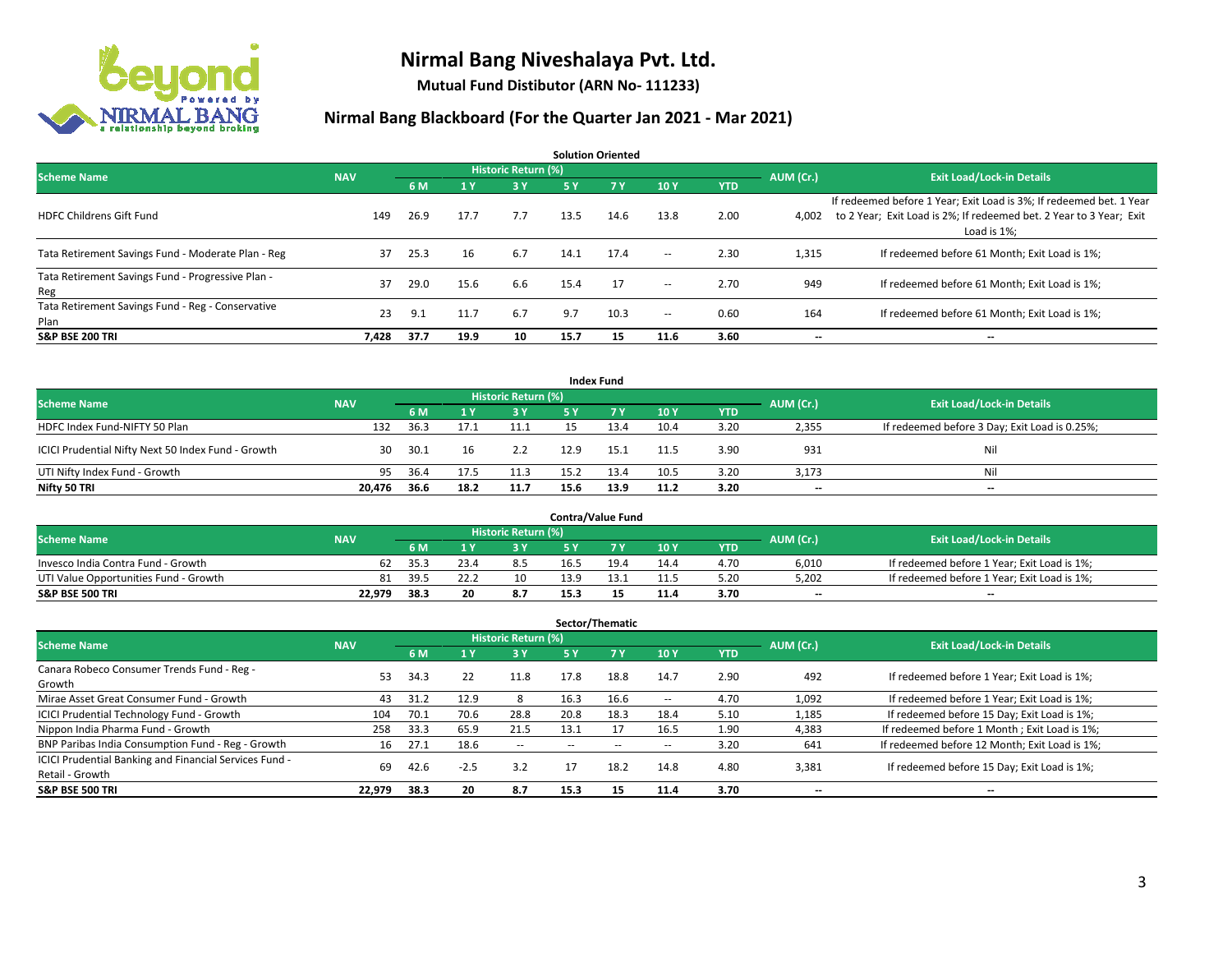

**Mutual Fund Distibutor (ARN No- 111233)**

| <b>Dynamic Asset Allocation Funds</b>                      |            |      |      |                     |               |      |                          |            |                          |                                               |  |  |  |
|------------------------------------------------------------|------------|------|------|---------------------|---------------|------|--------------------------|------------|--------------------------|-----------------------------------------------|--|--|--|
| <b>Scheme Name</b>                                         | <b>NAV</b> |      |      | Historic Return (%) |               |      |                          |            | AUM (Cr.)                | <b>Exit Load/Lock-in Details</b>              |  |  |  |
|                                                            |            | 6 M  |      | 73 Y.               | 5 Y           | 7Y   | 10Y                      | <b>YTD</b> |                          |                                               |  |  |  |
| ICICI Prudential Balanced Advantage Fund - Reg -<br>Growth | 43         | 20.2 | 12.5 | 8.7                 | 11.5          | 12.4 | 12.2                     | 1.70       | 28,546                   | If redeemed before 1 Year; Exit Load is 1%;   |  |  |  |
| Nippon India Balanced Advantage Fund - Growth              | 107        | 19.8 | 11.8 | 6.1                 | 11.7          | 12.6 | 10.4                     | 1.80       | 2,886                    | If redeemed before 12 Month; Exit Load is 1%; |  |  |  |
| Edelweiss Balanced Advantage Fund - Growth                 | 31         | 23.4 | 24.4 | 10.9                | 11.7          | 12.5 | 10.7                     | 2.70       | 2,221                    | If redeemed before 365 Day; Exit Load is 1%;  |  |  |  |
| Kotak Balanced Advantage Fund - Reg - Growth               | 13         | 16.9 | 14.1 | $\sim$ $-$          | $\sim$ $\sim$ | $-$  | $\overline{\phantom{a}}$ | 1.30       | 5,721                    | If redeemed before 1 Year; Exit Load is 1%;   |  |  |  |
| NIFTY 50 Hybrid Composite Debt 65:35 Index                 | 12.602     | 24.0 | 18.1 | 11.8                | 13.9          | 12.8 | 10.8                     | 2.00       | $\overline{\phantom{a}}$ | $\overline{\phantom{a}}$                      |  |  |  |

| <b>Hybrid Aggressive</b>                        |            |           |                                  |      |      |      |        |            |        |                                               |  |  |  |  |
|-------------------------------------------------|------------|-----------|----------------------------------|------|------|------|--------|------------|--------|-----------------------------------------------|--|--|--|--|
| <b>Scheme Name</b>                              | <b>NAV</b> | AUM (Cr.) | <b>Exit Load/Lock-in Details</b> |      |      |      |        |            |        |                                               |  |  |  |  |
|                                                 |            | 6 M       |                                  | 3 Y  |      |      | 10Y    | <b>YTD</b> |        |                                               |  |  |  |  |
| Canara Robeco Equity Hybrid Fund - Growth       | 206        | 25.3      | 20.1                             | 11.1 | 13.8 |      | 13.1   | 2.20       | 4,170  | If redeemed before 1 Year; Exit Load is 1%;   |  |  |  |  |
| SBI Equity Hybrid Fund - Growth                 | 169        | 25.6      | 14.6                             | 9.2  |      |      | 12.8   | 2.80       | 35,656 | If redeemed before 12 Month; Exit Load is 1%; |  |  |  |  |
| Mirae Asset Hybrid - Equity Fund - Reg - Growth | 18         | 26.1      |                                  | 9.5  |      | $-$  | $\sim$ | 3.30       | 4,379  | If redeemed before 1 Year; Exit Load is 1%;   |  |  |  |  |
| NIFTY 50 Hybrid Composite Debt 65:35 Index      | 12.602     | 24.0      | 18.1                             | 11.8 | 13.9 | 12.8 | 10.8   | 2.00       | $- -$  | $\overline{\phantom{a}}$                      |  |  |  |  |

| Gold                                    |            |        |      |                     |      |      |                          |            |                          |                                                                  |  |  |  |  |
|-----------------------------------------|------------|--------|------|---------------------|------|------|--------------------------|------------|--------------------------|------------------------------------------------------------------|--|--|--|--|
| <b>Scheme Name</b>                      | <b>NAV</b> |        |      | Historic Return (%) |      |      |                          |            | AUM (Cr.)                | <b>Exit Load/Lock-in Details</b>                                 |  |  |  |  |
|                                         |            | 6 M    |      | 3 Y                 | 5 Y  |      | 10Y                      | <b>YTD</b> |                          |                                                                  |  |  |  |  |
| HDFC Gold Fund - Growth                 | 16         | $-0.2$ | 23.4 | 16.5                | 12.5 | -6.1 |                          | $-1.60$    | 1,055                    | If redeemed before 6 Months; Exit Load is 2%; If redeemed bet. 6 |  |  |  |  |
|                                         |            |        |      |                     |      |      | $- -$                    |            |                          | Months to 12 Months; Exit Load is 1%;                            |  |  |  |  |
| Kotak Gold Fund - Reg - Growth          | 20         | $-0.3$ |      | 17.2                |      | 6.2  | $\sim$                   | $-1.70$    | 794                      | If redeemed before 1 Year; Exit Load is 1%;                      |  |  |  |  |
| Nippon India Gold Savings Fund - Growth | 20         | $-0.6$ | 22.4 | 16.4                | 12.1 |      | $\overline{\phantom{a}}$ | $-1.70$    | 1,346                    | If redeemed before 15 Day; Exit Load is 1%;                      |  |  |  |  |
| <b>Prices of Gold</b>                   | 49.285     | 0.5    | 24.4 | 18.2                | 14   |      | 9.3                      | $-1.40$    | $\overline{\phantom{a}}$ | --                                                               |  |  |  |  |

| <b>Arbitrage Fund</b>                      |            |    |      |     |                            |  |     |                          |            |           |                                                 |  |  |
|--------------------------------------------|------------|----|------|-----|----------------------------|--|-----|--------------------------|------------|-----------|-------------------------------------------------|--|--|
| <b>Scheme Name</b>                         | <b>NAV</b> |    |      |     | <b>Historic Return (%)</b> |  |     |                          |            | AUM (Cr.) | <b>Exit Load/Lock-in Details</b>                |  |  |
|                                            |            |    | 1 M. | 3 M | 6 M                        |  |     | <b>3 Y</b>               | <b>YTD</b> |           |                                                 |  |  |
| IDFC Arbitrage Fund - Reg - Growth         |            | 25 |      |     |                            |  | 49  | 52                       | 0.20       | 6,670     | If redeemed before 1 Month; Exit Load is 0.25%; |  |  |
| Kotak Equity Arbitrage Fund - Reg - Growth |            | 29 | -3.5 | 2.9 |                            |  |     |                          | 1.20       | 14,908    | If redeemed before 30 Day; Exit Load is 0.25%;  |  |  |
| Tata Arbitrage Fund - Reg - Growth         |            |    | 3.0  | າ ດ | 3.4                        |  | 5.6 | $\overline{\phantom{a}}$ | $-0.50$    | 2,814     | If redeemed before 30 Day; Exit Load is 0.25%;  |  |  |
| Nippon India Arbitrage Fund - Growth       |            |    | 3.0  |     |                            |  |     | 5.6                      | 0.70       | 8,029     | If redeemed before 1 Month; Exit Load is 0.25%; |  |  |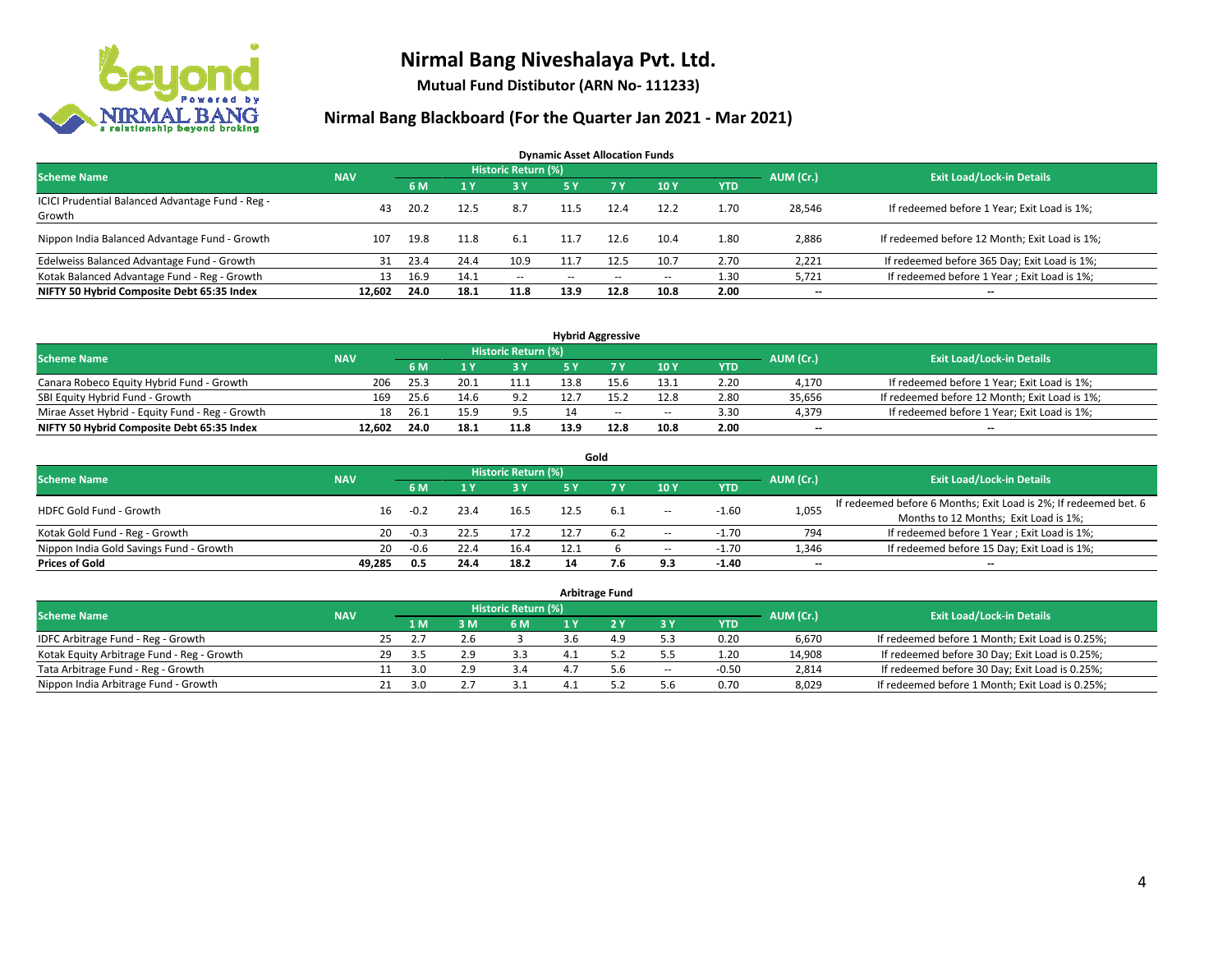

**Mutual Fund Distibutor (ARN No- 111233)**

| <b>Overnight Fund</b>                          |            |                   |     |                            |     |     |                          |                 |           |                                  |  |  |  |  |
|------------------------------------------------|------------|-------------------|-----|----------------------------|-----|-----|--------------------------|-----------------|-----------|----------------------------------|--|--|--|--|
| <b>Scheme Name</b>                             | <b>NAV</b> |                   |     | <b>Historic Return (%)</b> |     |     | <b>YTM</b>               | Avg.            | AUM (Cr.) | <b>Exit Load/Lock-in Details</b> |  |  |  |  |
|                                                |            | $4 \, \mathrm{W}$ | 2 W | 1 M                        | 3 M | 1Y  |                          | <b>Maturity</b> |           |                                  |  |  |  |  |
| IDFC Overnight Fund - Reg - Growth             | 1,088      | 2.9               | 2.8 | 2.9                        | 2.8 |     | 2.14                     | 0.00            | 1,500     | Nil                              |  |  |  |  |
| Tata Overnight Fund - Reg - Growth             | 1,077      | 3.0               | 2.9 | 2.9                        | 2.8 | 3.2 | 3.0224                   | 0.00            | 1,786     | Nil                              |  |  |  |  |
| SBI Overnight Fund - Growth                    | 3,299      | 3.0               | 2.9 | 2.9                        | 2.8 |     | 2.9                      | $\sim$          | 12,173    | Nil                              |  |  |  |  |
| ICICI Prudential Overnight Fund - Reg - Growth | 110        | 2.9               | 2.9 | 2.9                        | 2.8 |     | 2.96313                  | 0.00            | 8,589     | Nil                              |  |  |  |  |
| Nippon India Overnight Fund - Reg - Growth     | 110        | 2.9               | 2.9 | 2.9                        | 2.9 |     | 2.97161                  | 0.00            | 5,456     | Nil                              |  |  |  |  |
| <b>CRISIL Liquid Fund Index</b>                | --         | 3.0               |     | 3.3                        | 3.4 | 4.5 | $\overline{\phantom{a}}$ | --              | $- -$     | --                               |  |  |  |  |

| <b>Liquid Funds</b>                              |            |           |     |                            |     |                |            |                          |                          |                                  |  |  |  |
|--------------------------------------------------|------------|-----------|-----|----------------------------|-----|----------------|------------|--------------------------|--------------------------|----------------------------------|--|--|--|
| <b>Scheme Name</b>                               | <b>NAV</b> |           |     | <b>Historic Return (%)</b> |     |                | <b>YTM</b> | Avg                      | AUM (Cr.)                | <b>Exit Load/Lock-in Details</b> |  |  |  |
|                                                  |            | <b>1W</b> | 2 W | 1 M                        | з м |                |            | <b>Maturity</b>          |                          |                                  |  |  |  |
| Aditya Birla Sun Life Liquid Fund - Reg - Growth | 327        | 2.2       |     | 2.8                        | 2.9 | $\overline{a}$ | 3.18       | 0.11                     | 33,431                   | *Ref Footnote                    |  |  |  |
| ICICI Prudential Liquid Fund - Reg - Growth      | 301        | 2.5       |     | 2.8                        | 2.9 | 4.7            | 3.09085    | 0.07                     | 42,177                   | *Ref Footnote                    |  |  |  |
| Kotak Liquid Fund - Reg - Growth                 | 4.114      | 2.2       |     | 2.7                        | 2.9 |                | 2.93       | $\sim$                   | 31,718                   | *Ref Footnote                    |  |  |  |
| Nippon India Liquid Fund - Growth                | 4,964      |           |     | 2.7                        | 2.9 | 4.1            | 3.07978    | 0.12                     | 23,245                   | *Ref Footnote                    |  |  |  |
| Mahindra Manulife Liquid Fund - Reg - Growth     | 1,320      | 2.2       |     | 2.9                        |     | 4.             | 3.05       | $\sim$                   | 1,665                    | *Ref Footnote                    |  |  |  |
| <b>CRISIL Liquid Fund Index</b>                  | $- -$      | 3.0       |     | 3.3                        | 3.4 | 4.5            | $- -$      | $\overline{\phantom{a}}$ | $\overline{\phantom{a}}$ | $-$                              |  |  |  |

| <b>Ultra Short Fund</b>                           |                                                                                                                                      |     |                |     |     |       |                          |                          |        |     |  |  |  |  |  |
|---------------------------------------------------|--------------------------------------------------------------------------------------------------------------------------------------|-----|----------------|-----|-----|-------|--------------------------|--------------------------|--------|-----|--|--|--|--|--|
|                                                   | <b>Historic Return (%)</b><br>Avg<br><b>Exit Load/Lock-in Details</b><br>AUM (Cr.)<br><b>Scheme Name</b><br><b>NAV</b><br><b>YTM</b> |     |                |     |     |       |                          |                          |        |     |  |  |  |  |  |
|                                                   |                                                                                                                                      | 1 M | 3 <sub>M</sub> | 6 M | 1 Y | 3Y    |                          | <b>Maturity</b>          |        |     |  |  |  |  |  |
| HDFC Ultra Short Term Fund - Reg - Growth         | 12                                                                                                                                   | 2.7 | 3.b            | 4.2 | 6.2 | $- -$ | 3.80994                  | 0.46                     | 14,228 | Nil |  |  |  |  |  |
| ICICI Prudential Ultra Short Term Fund - Growth   | 21                                                                                                                                   | 3.0 | 4.1            |     | 6.3 | 7.4   | 4.62976                  | 0.46                     | 8,558  | Nil |  |  |  |  |  |
| UTI Ultra Short Term Fund - Growth                | 3.236                                                                                                                                | 3.2 |                | 4.2 | с.  |       | 4.63                     | 0.30                     | 2,055  | Ni  |  |  |  |  |  |
| Aditya Birla Sun Life Savings Fund - Reg - Growth | 419                                                                                                                                  | 2.5 | 4.1            | 4.8 | 6.7 | 7.6   | 3.89                     | 0.53                     | 16,540 | Nil |  |  |  |  |  |
| <b>NIFTY Ultra Short Duration Debt Index</b>      | 4.225                                                                                                                                | 3.1 | 3.6            | 3.8 | 5.4 |       | $\overline{\phantom{a}}$ | $\overline{\phantom{a}}$ | $- -$  | $-$ |  |  |  |  |  |

| <b>Money Market Fund</b>                                                                                                             |                          |     |     |     |                |             |         |                          |        |                                               |  |  |  |  |
|--------------------------------------------------------------------------------------------------------------------------------------|--------------------------|-----|-----|-----|----------------|-------------|---------|--------------------------|--------|-----------------------------------------------|--|--|--|--|
| <b>Historic Return (%)</b><br>Avg<br><b>Scheme Name</b><br><b>Exit Load/Lock-in Details</b><br>AUM (Cr.)<br><b>YTM</b><br><b>NAV</b> |                          |     |     |     |                |             |         |                          |        |                                               |  |  |  |  |
|                                                                                                                                      |                          | 1 M | 3M  | 6 M | 1 <sub>Y</sub> | <b>23 Y</b> |         | <b>Maturity</b>          |        |                                               |  |  |  |  |
| Aditya Birla Sun Life Money Manager Fund - Reg -                                                                                     | 283                      | 2.9 | 3.7 | 4.1 | 6.4            | 7.5         | 3.75    | 0.45                     | 9,548  | Nil                                           |  |  |  |  |
| Growth                                                                                                                               |                          |     |     |     |                |             |         |                          |        |                                               |  |  |  |  |
| SBI Savings Fund - Growth                                                                                                            | 32                       | 2.6 | 3.1 | 3.7 | 5.5            | 6.7         | 3.5     | $\overline{\phantom{a}}$ | 22,019 | If redeemed before 3 Days; Exit Load is 0.1%; |  |  |  |  |
| HDFC Money Market Fund - Growth                                                                                                      | 4,383                    | 3.0 | 3.4 | 3.9 | 6.4            |             | 3.39777 | 0.23                     | 11,197 | Nil                                           |  |  |  |  |
| Tata Money Market Fund - Reg - Growth                                                                                                | 3,608                    | 3.0 | 3.6 | 4.1 | 6.2            | 4.7         | 3.61277 | 0.28                     | 1,524  | Nil                                           |  |  |  |  |
| <b>CRISIL Liquid Fund Index</b>                                                                                                      | $\overline{\phantom{a}}$ | 3.3 | 3.4 | 3.7 | 4.5            | $-$         | --      | $- -$                    | $- -$  | $-$                                           |  |  |  |  |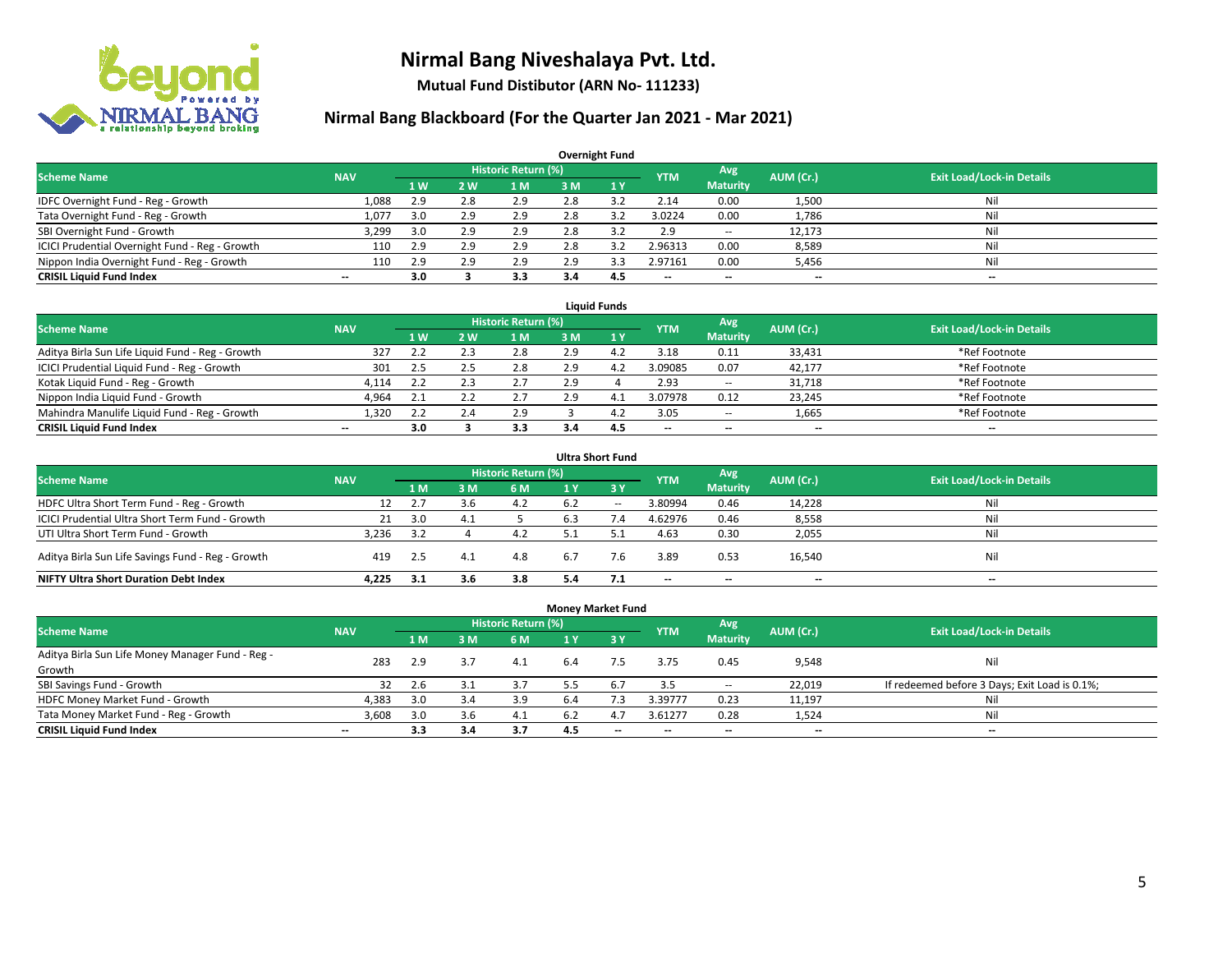

**Mutual Fund Distibutor (ARN No- 111233)**

| <b>Short Term Fund</b>                    |            |    |      |     |                            |      |                |            |                 |           |                                  |  |  |  |
|-------------------------------------------|------------|----|------|-----|----------------------------|------|----------------|------------|-----------------|-----------|----------------------------------|--|--|--|
| <b>Scheme Name</b>                        | <b>NAV</b> |    |      |     | <b>Historic Return (%)</b> |      |                | <b>YTM</b> | Avg             | AUM (Cr.) | <b>Exit Load/Lock-in Details</b> |  |  |  |
|                                           |            |    | 1 M. | 8 M | 6 M                        |      |                |            | <b>Maturity</b> |           |                                  |  |  |  |
| HDFC Short Term Debt Fund - Growth        |            | 25 | 2.9  | 5.8 | 6.1                        | 10.6 | Q <sub>1</sub> | 5.31       | 3.46            | 17,928    | Ni.                              |  |  |  |
| Nippon India Short Term Fund - Growth     |            | 41 | 1.0  |     | 5.6                        |      |                | 5.09       | 2.40            | 8.710     | Ni                               |  |  |  |
| ICICI Prudential Short Term Fund - Growth |            | 46 | -3.4 |     | b.2                        | 10.4 | 8.6            | 4.91       | 3.06            | 23,697    | Nil                              |  |  |  |

| <b>Low Duration Fund</b>                     |            |      |  |                     |     |     |            |                 |           |                                  |  |  |  |  |
|----------------------------------------------|------------|------|--|---------------------|-----|-----|------------|-----------------|-----------|----------------------------------|--|--|--|--|
| <b>Scheme Name</b>                           | <b>NAV</b> |      |  | Historic Return (%) |     |     | <b>YTM</b> | Avg             | AUM (Cr.) | <b>Exit Load/Lock-in Details</b> |  |  |  |  |
|                                              |            | 1 M. |  | 6 M                 |     |     |            | <b>Maturity</b> |           |                                  |  |  |  |  |
| <b>HDFC Low Duration Fund - Growth</b>       | 45         | 5.3  |  | 6.4                 |     |     | 4.53717    | 1.94            | 25.421    | Nil                              |  |  |  |  |
| ICICI Prudential Savings Fund - Reg - Growth | 415        | 55   |  | 6.4                 | 8.4 | 8.2 | 4.29628    | 2.06            | 29.895    | Nil                              |  |  |  |  |
| Kotak Low Duration Fund - Std - Growth       | 2,615      |      |  |                     | 7.6 |     | 4.17       | $\sim$          | 11,678    | Nil                              |  |  |  |  |

| <b>Banking &amp; PSU Bond Funds</b>                 |            |    |     |     |                     |      |        |            |                 |           |                                  |  |  |  |
|-----------------------------------------------------|------------|----|-----|-----|---------------------|------|--------|------------|-----------------|-----------|----------------------------------|--|--|--|
| <b>Scheme Name</b>                                  | <b>NAV</b> |    |     |     | Historic Return (%) |      |        | <b>YTM</b> | Avg             | AUM (Cr.) | <b>Exit Load/Lock-in Details</b> |  |  |  |
|                                                     |            |    | 1 M | : M | 6 M                 |      |        |            | <b>Maturity</b> |           |                                  |  |  |  |
| HDFC Banking and PSU Debt Fund - Reg - Growth       |            | 18 | 3.O |     | 6.4                 | 10.1 |        | 5.27       | 3.68            | 11,313    | Nil                              |  |  |  |
| Tata Banking & PSU Debt Fund - Reg - Growth         |            |    |     |     |                     | 10.2 | $\sim$ | 4.98       | 3.53            | 644       | Nil                              |  |  |  |
| Kotak Banking and PSU Debt Fund - Reg - Growth      |            | 50 | 3.O |     | 5.6                 | 10.1 | o٦     | 5.31       | $\sim$          | 10,801    | Nil                              |  |  |  |
| Nippon India Banking & PSU Debt Fund - Reg - Growth |            | 16 | 0.8 |     |                     | 10.3 | Q      | 4.83096    | 3.85            | 7,210     | Nil                              |  |  |  |

| <b>Corporate Bond Funds</b>                         |            |    |      |     |                            |      |       |            |                 |           |                                  |  |  |
|-----------------------------------------------------|------------|----|------|-----|----------------------------|------|-------|------------|-----------------|-----------|----------------------------------|--|--|
| <b>Scheme Name</b>                                  | <b>NAV</b> |    |      |     | <b>Historic Return (%)</b> |      |       | <b>YTM</b> | Avg             | AUM (Cr.) | <b>Exit Load/Lock-in Details</b> |  |  |
|                                                     |            |    | 1 M  | : M | 6 M                        |      | 3 Y   |            | <b>Maturity</b> |           |                                  |  |  |
| ICICI Prudential Corporate Bond Fund - Reg - Growth |            | 23 | 3.2  |     | 5.6                        | 10.1 | 8.8   | 4.63322    | 3.22            | 19,716    | Nil                              |  |  |
| IDFC Corporate Bond Fund - Reg - Growth             |            | 15 | -0.9 |     | 4.7                        |      | 8.6   | 4.94       | 3.23            | 22,906    | Nil                              |  |  |
| HDFC Corporate Bond Fund - Growth                   |            | 25 | 2.9  | 6.2 | 5.8                        | 11.5 | 9.4   | 5.09238    | 4.38            | 29,220    | Nil                              |  |  |
| UTI Corporate Bond Fund - Reg - Growth              |            |    | 0.5  | 4.3 | 5.2                        | 10.4 | $- -$ | 4.98       | 3.15            | 2,855     | Nil                              |  |  |

| <b>Credit Risk Fund</b>                           |            |    |      |     |                            |      |      |            |                        |           |                                                                       |
|---------------------------------------------------|------------|----|------|-----|----------------------------|------|------|------------|------------------------|-----------|-----------------------------------------------------------------------|
| <b>Scheme Name</b>                                | <b>NAV</b> |    |      |     | <b>Historic Return (%)</b> |      |      | <b>YTM</b> | Avg<br><b>Maturity</b> | AUM (Cr.) | <b>Exit Load/Lock-in Details</b>                                      |
|                                                   |            |    | 1 M  | : M | 6 M                        | 1 Y  | -3 Y |            |                        |           |                                                                       |
| <b>ICICI Prudential Credit Risk Fund - Growth</b> |            | 23 | -5.1 | 8.3 | 8.6                        | 9.6  | 8.6  | 7.71041    | 2.50                   | 6,735     | If redeemed before 1 Year; Exit Load is 1%;                           |
| HDFC Credit Risk Debt Fund - Reg - Growth         |            | 18 |      |     |                            | 10.8 | 8.3  | 8.22699    | 2.37                   | 6,601     | If redeemed before 12 Month; Exit Load is 1%; If redeemed bet. 12     |
|                                                   |            |    | -8.4 |     |                            |      |      |            |                        |           | Month to 18 Month; Exit Load is 0.5%;                                 |
|                                                   |            |    |      |     |                            |      |      |            |                        |           | If redeemed before 12 Month; Exit Load is 3%; If redeemed bet. 12     |
| SBI Credit Risk Fund - Growth                     |            | 34 | 2.4  |     | 8.3                        | 9.2  |      | 7.07       | $\sim$                 |           | 3,671 Month to 24 Month; Exit Load is 1.5%; If redeemed bet. 24 Month |
|                                                   |            |    |      |     |                            |      |      |            |                        |           | to 36 Month; Exit Load is 0.75%;                                      |